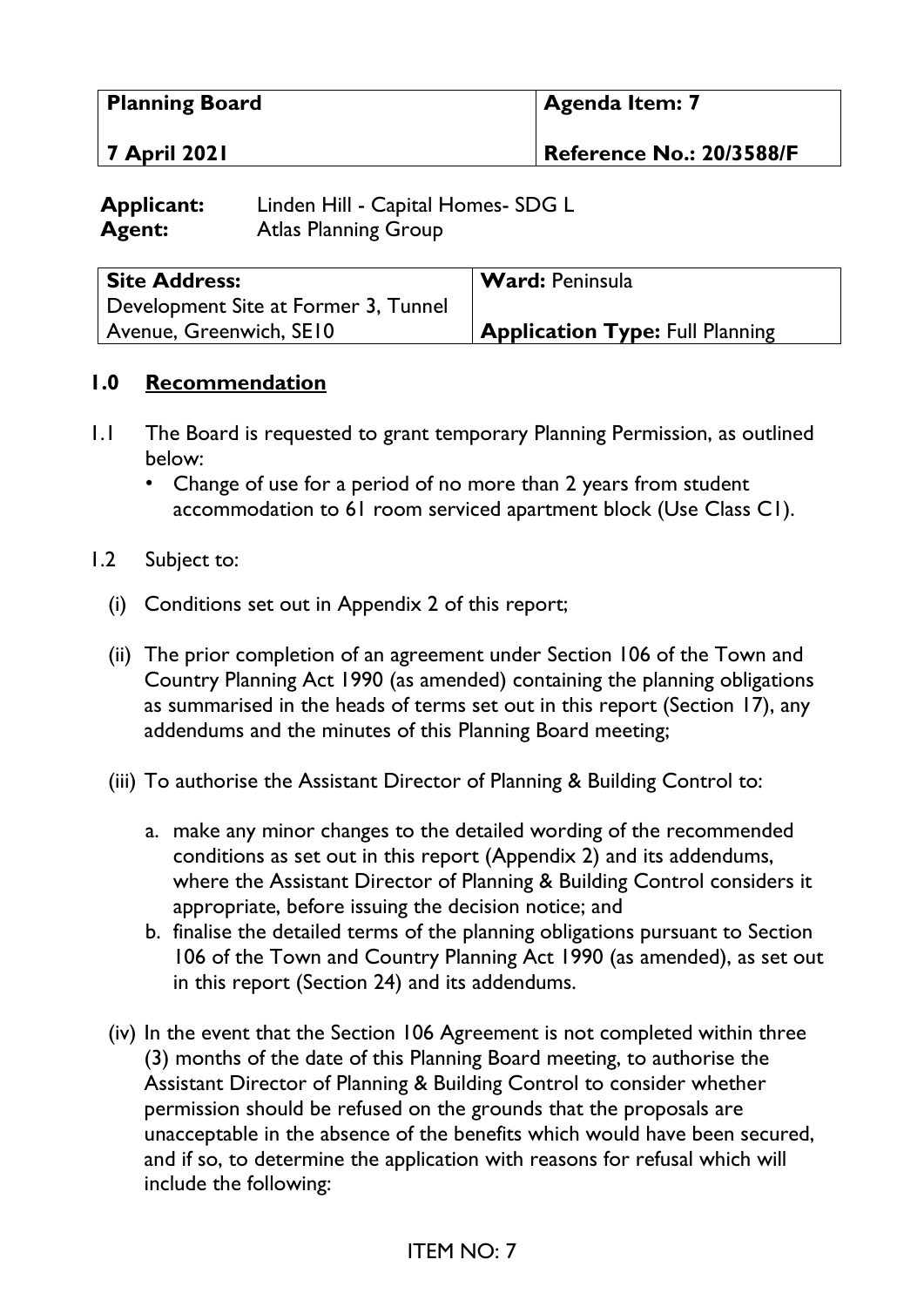*In the absence of a legal agreement to secure the development as car free the development fails to mitigate its impact on local services, amenities and infrastructure contrary to policies H3, IM1 and EA(c) of the Royal Greenwich Local Plan: Core Strategy with Detailed Policies (Adopted July 2014) and the Planning obligations (s106) Guidance SPD (Adopted July 2015).*

### **2.0 Summary**

2.1 Detailed below is a summary of the application:

| <b>The Site</b>                   |                                                  |
|-----------------------------------|--------------------------------------------------|
| Site Area                         | 0.1085ha                                         |
| <b>Local Plan Allocations</b>     | <b>Flood Risk Area</b>                           |
| <b>Flood Risk Zone</b>            | Flood Zone 3 (benefits from flood defences)      |
| <b>Heritage Assets</b>            | Site lies within the settings of Grade II Listed |
|                                   | East Greenwich Library and Grade II Listed       |
|                                   | Former East Greenwich Fire Station.              |
| <b>PTAL</b>                       | 5                                                |
| <b>Local Parking Restrictions</b> | Site is located within the Caletock (CT)         |
|                                   | Controlled Parking Zone, which is in operation   |
|                                   | Mon-Sat 09:00-18:30.                             |

| <b>Public Consultation</b> |                                  |
|----------------------------|----------------------------------|
| Number in support   0      |                                  |
| Number of                  |                                  |
| objections                 |                                  |
| Number of                  |                                  |
| comments                   |                                  |
| Main issues raised         | $-$ Parking                      |
| by objectors               | $-$ Out of keeping with the area |
| (addressed in main         |                                  |
| body of this               |                                  |
| report)                    |                                  |

#### **3.0 Site and surroundings (in detail)**

3.1 The application relates a part three/part four storey building located on the southern side of Tunnel Avenue. The existing development was approved in 2019 (ref. 18/2899/F) as purpose-built student accommodation, comprising 61 single-occupancy student flats and shared ancillary recreational areas.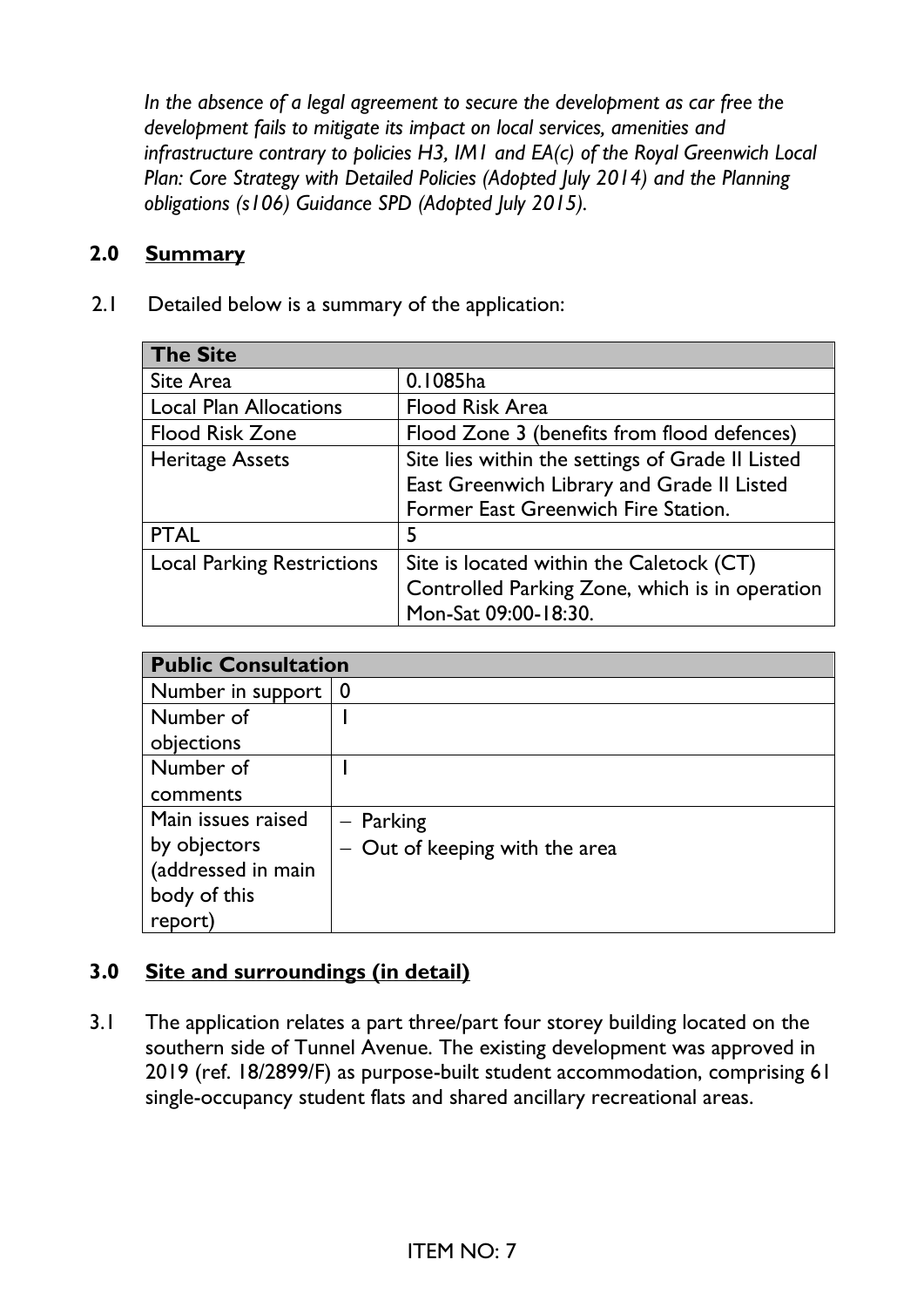- 3.2 The site on Tunnel Avenue is accessed off Woolwich Road, with the A102 Blackwall Tunnel Approach a short distance to the west. The surrounding area comprises a mixture of commercial and residential uses, with traditional, two-storey dwellings located on the opposite side of Tunnel Avenue.
- 3.3 The site is not located with a conservation area and is subject to no relevant Article (4) Directions. A Grade II Listed former library bounds the site to the east, whilst a separate Grade II Listed five storey former fire station (now residential apartments) is positioned to the north-west.
- 3.4 The PTAL rating for the site is 5, on a scale of 0 to 6b, with 6b having the highest access to public transport. The Caletock controlled parking zone is in place at the site and operates between 09:00-18:30.



# **Figure 1: Site Plan**

# **4.0 Relevant Planning History**

- 4.1 The site has an extensive planning history. The following are of note:
- 4.2 **16/2063/F** Demolition of existing commercial buildings and construction of a 4-storey block of 23 Flats, of various sizes and types. **No decision issued.**
- 4.3 **APP/E5330/W/16/3161025** Appeal for non-determination concerning the above. **Allowed**, 18 Jul 2017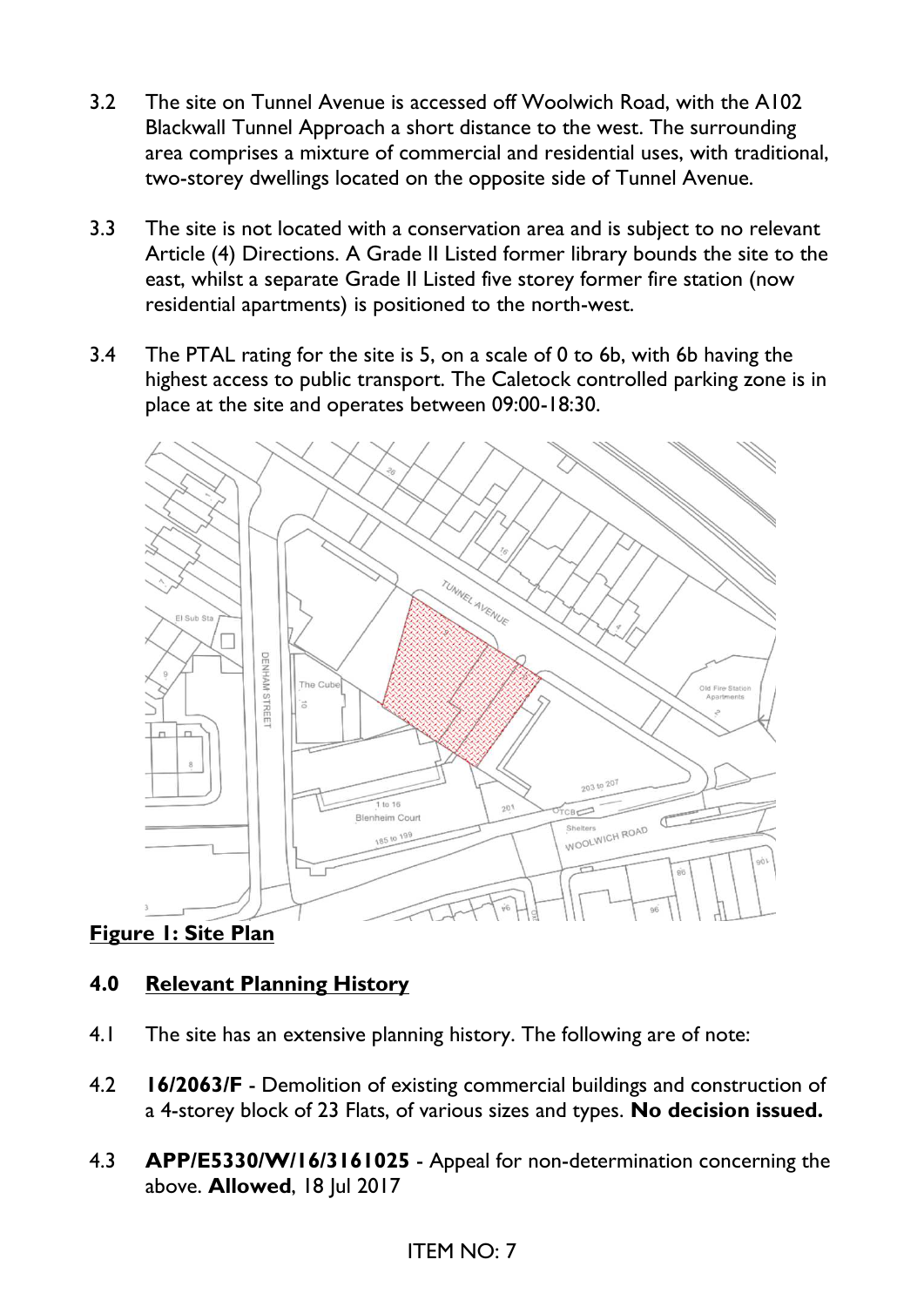- 4.4 **16/3858/F** Demolition of the existing building and construction of a 4 storey block comprising 23 self-contained flats (12x1-bed, 10x2-bed and 1x3 bed). **No decision issued.**
- 4.5 **APP/E5330/W/17/3172801** Appeal for non-determination concerning the above. **Allowed**, 18 Jul 2017
- 4.6 **18/2899/F** Demolition of the existing commercial buildings and construction of a four-storey building, accommodating 61 units for student accommodation including the provision of 2 car parking spaces, bike stores, hard and soft landscaping and associated works. **Approved**, 03/07/19.

# **5.0 Proposals (in detail)**

- 5.1 The current proposal seeks planning permission for a temporary change of use of the building (no more than two years) from purpose-built student accommodation to 61 room serviced apartment block (Use Class C1).
- 5.2 The serviced apartments would be managed as short-term accommodation to distinguish them from C3 use and the following services would be provided:
	- 24-hour concierge;
	- Rooms will not be occupied for a period of 90 days or more;
	- Rooms will be charged out at daily or weekly rates;
	- The use will be secured in the form of a licence rather than a lease; and
	- The management will have access to the room for the provision of services such as room cleaning.
- 5.3 No changes are proposed to the first, second or third floor layouts. However, the ground floor will be repurposed based on Government guidelines related to COVID-19.
- 5.4 No external changes are proposed.
- 5.5 Two wheelchair accessible car parking spaces were consented for the student accommodation. These will be retained as part of the current proposals.

## **6.0 Consultation**

6.1 Since being submitted in November 2020, the application has been subject of public consultation comprising of site and press notices, together with 79 individual letters sent to residential properties in the vicinity of the application site. Consultation with statutory and non-statutory bodies was also undertaken.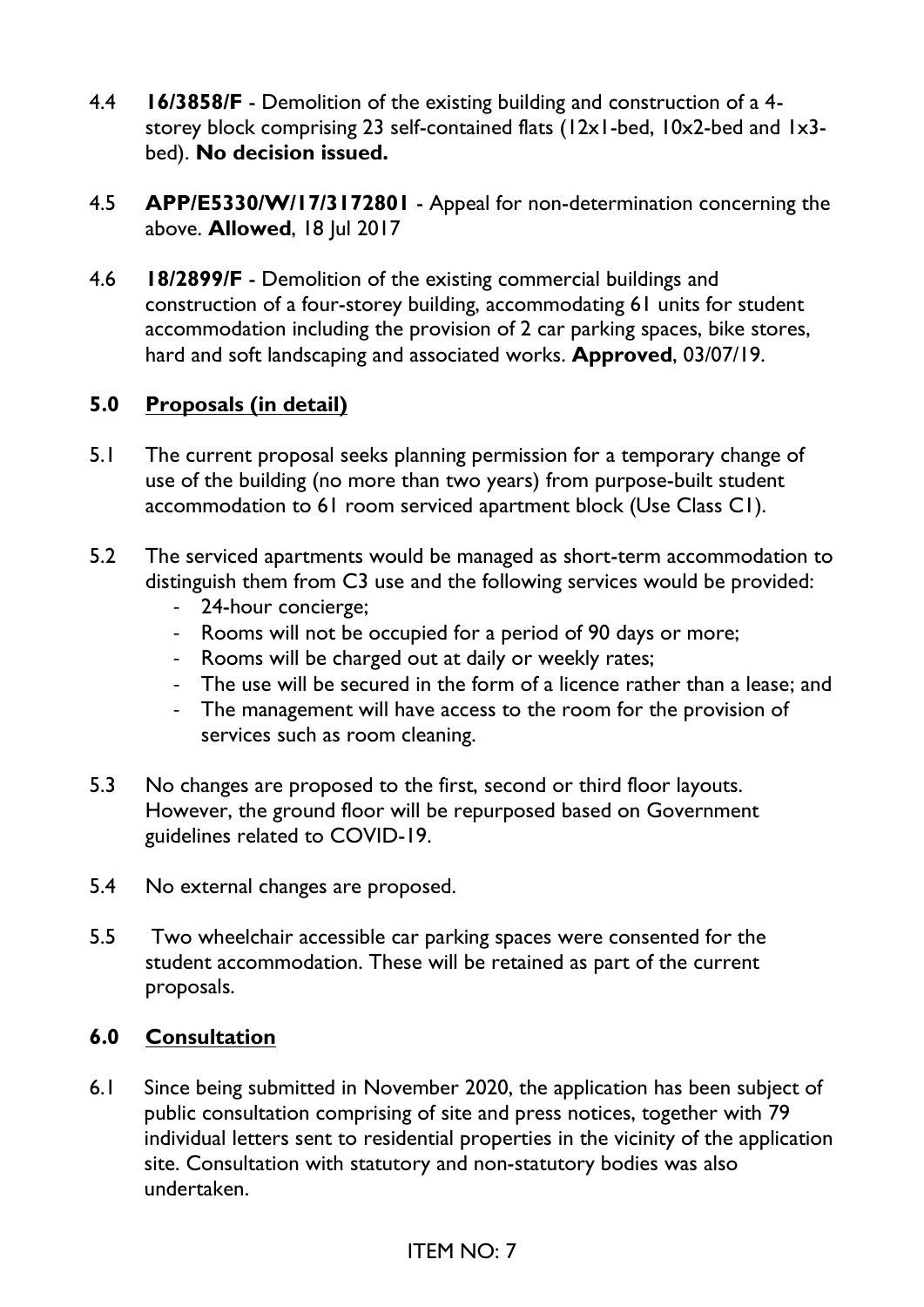## 6.2 **Statutory Consultees**

A summary of the consultation responses received along with the officer comments are set out in table below:

| <b>Details of</b><br>Representation    | <b>Summary of Comments</b> | Officer's<br>comments |
|----------------------------------------|----------------------------|-----------------------|
| Local Ward<br><sup>1</sup> Councillors | No comments received.      | N/A                   |

#### 6.3 **Council Departments**

A summary of the consultation responses received along with the officer comments are set out in table below:

| <b>Details of</b><br><b>Representation</b> | <b>Summary of Comments</b>                                                                                                                                    | Officer's<br><b>Comments</b>                            |
|--------------------------------------------|---------------------------------------------------------------------------------------------------------------------------------------------------------------|---------------------------------------------------------|
| Environmental<br>Protection                | No response received.                                                                                                                                         | N/A                                                     |
| <b>Waste Services</b>                      | We are happy with the waste<br>arrangements. We recommend that<br>the electrical and textiles bins are<br>replaced with an extra refuse and<br>recycling bin. | Plans have<br>been updated<br>in line with<br>comments. |
| <b>Highways</b>                            | No response received.                                                                                                                                         | N/A                                                     |
| Sustainability                             | No objection.                                                                                                                                                 | Noted.                                                  |

## 6.4 **Amenity Groups**

A summary of the consultation responses received from local amenity groups, along with the officer comments are set out in table below:

| <b>Details of</b><br>Representation | <b>Summary of Comments</b>                                                                                                                                                                                                                                                                                                    | Officer's<br><b>Comments</b>                                                                                                                                                                                        |
|-------------------------------------|-------------------------------------------------------------------------------------------------------------------------------------------------------------------------------------------------------------------------------------------------------------------------------------------------------------------------------|---------------------------------------------------------------------------------------------------------------------------------------------------------------------------------------------------------------------|
| Greenwich<br>Society                | We recognise that the demand<br>for student accommodation is<br>currently limited because of<br>COVID but question whether<br>this justifies switching it to open<br>market letting for two years.<br>We suggest that any consent<br>should be limited to the<br>academic year 2021-22, which<br>would be 18 months from now. | Given the<br>temporary nature<br>of the proposed<br>change of use, it is<br>in the applicant's<br>interest to<br>reinstate the<br>original use as soon<br>as is possible.<br>However, as it is<br>unclear when this |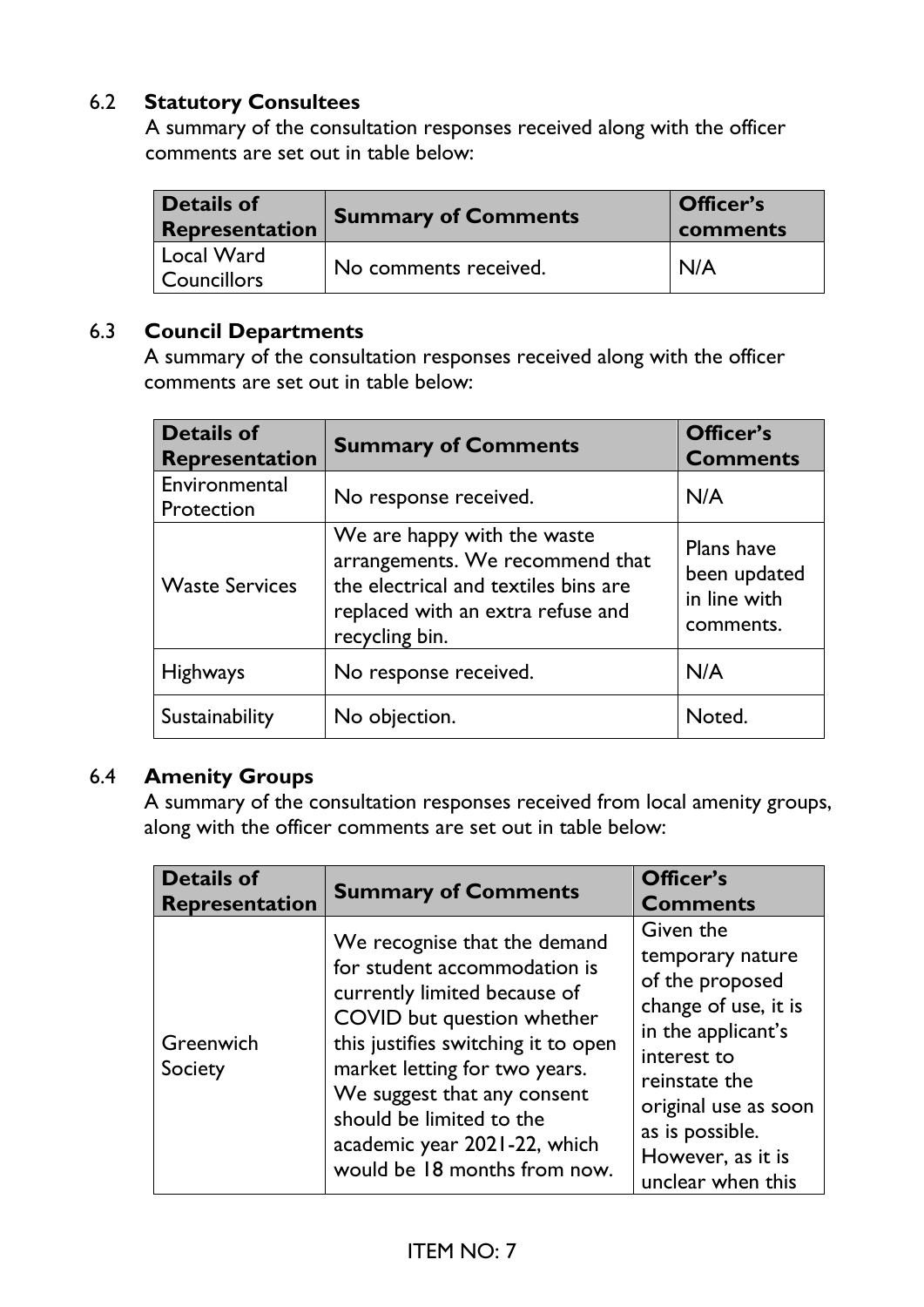|                                                          |                       | will be possible,<br>Officers are<br>content that the<br>proposed two<br>years can be<br>accepted. |
|----------------------------------------------------------|-----------------------|----------------------------------------------------------------------------------------------------|
| <b>East Greenwich</b><br><b>Residents</b><br>Association | No response received. | N/A                                                                                                |

# 6.5 **Local Residents**

A summary of the consultation responses received from local residents, along with the officer comments are set out in table below:

| <b>Summary of Comments</b>                                                                                                                                                                                                                                                                                                                      | <b>Officer's comments</b>                                                                                                                                                                                        |
|-------------------------------------------------------------------------------------------------------------------------------------------------------------------------------------------------------------------------------------------------------------------------------------------------------------------------------------------------|------------------------------------------------------------------------------------------------------------------------------------------------------------------------------------------------------------------|
| Support this planning application.<br>Due to Covid-19 occupying the<br>development with Students isn't<br>going to realistic option for the<br>vendor, therefore given the<br>circumstances application<br>considered a sensible alternative.                                                                                                   | Noted.                                                                                                                                                                                                           |
| The Council should reconsider the<br>parking situation this end of Tunnel<br>Avenue. Currently 2 hours no<br>return, however given the<br>potential increased number of<br>vehicles on the road, which cannot<br>be services by onsite parking, I<br>would consider permit parking<br>more appropriate for this end of<br><b>Tunnel Avenue.</b> | Development is within a CPZ and<br>therefore subject to parking<br>restrictions. It is recommended that<br>a requirement for future residents<br>to be unable to obtain on-street<br>parking permits is secured. |
| The Serviced apartments provide<br>no provision or protection to the<br>local residents. If a Hotel had<br>originally been proposed the<br>parking would have been much<br>more seriously considered.                                                                                                                                           | Parking issues are considered as<br>part of the assessment of the<br>current application.                                                                                                                        |
| Tunnel Avenue is a residential<br>street, the addition of student<br>accommodation would have fitted<br>in with the character of the area.<br>daily and weekend schedule.                                                                                                                                                                       | This is discussed further in the<br>design section of this report.                                                                                                                                               |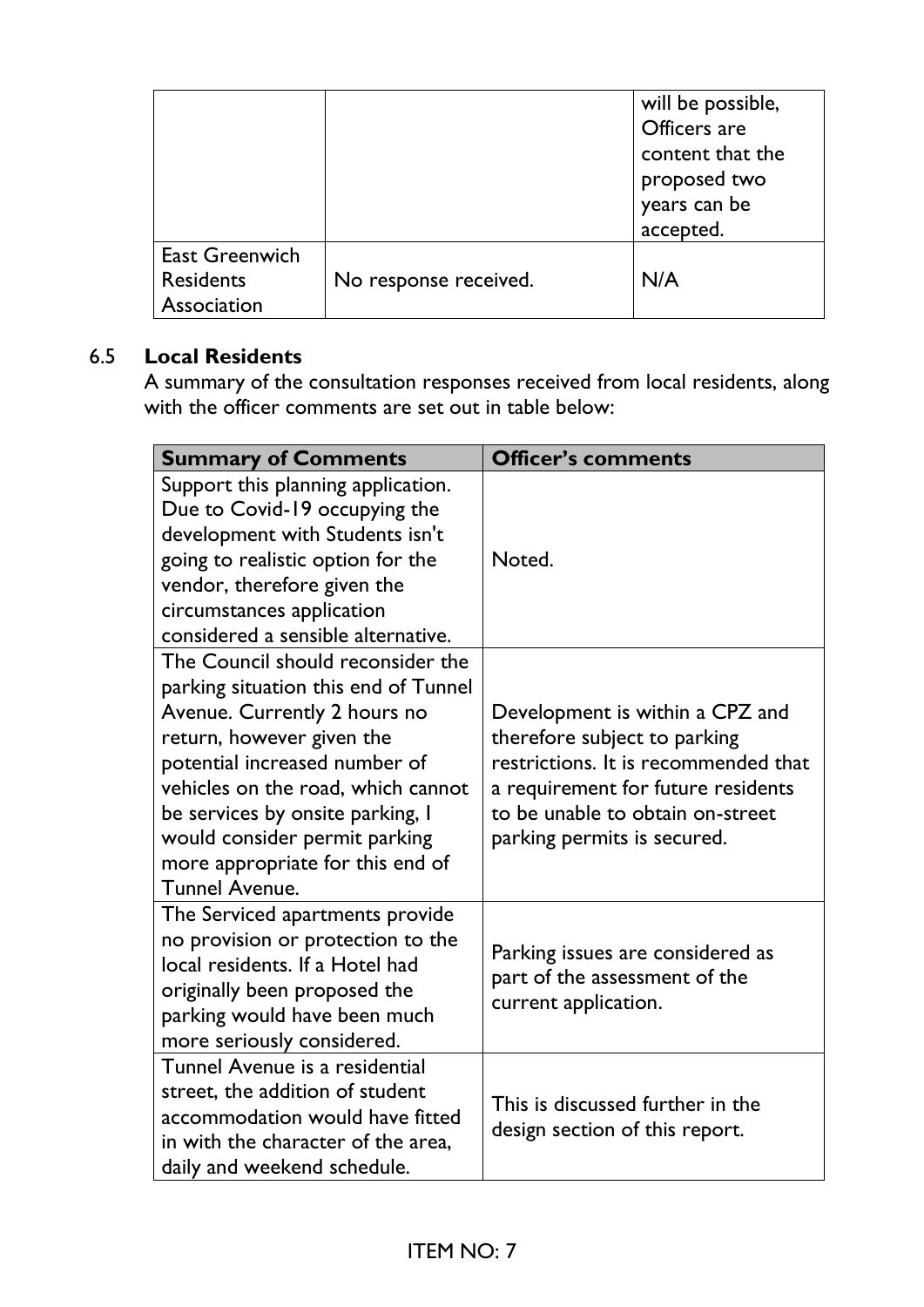| A hotel has a different clientele,   |                                  |
|--------------------------------------|----------------------------------|
| different arrival and departure      |                                  |
| times and amenities.                 |                                  |
| This will have a significant impact  |                                  |
| on the character of the area and     |                                  |
| local residential amenity.           |                                  |
| The applicant states that "the site" |                                  |
| is also located in an appropriate    |                                  |
| area for serviced apartments"        |                                  |
| however, this totally overlooks the  |                                  |
| actual location of the site, on a    | This is discussed further in the |
| residential street, surrounded by    | design section of this report.   |
| residential streets. There is no     |                                  |
| commercial activity on this street   |                                  |
| at all - a hotel is a direct         |                                  |
| contraction to this.                 |                                  |
| This site is on a dedicated walking  |                                  |
| route to schools towards the new     |                                  |
| crossing at the end of Tunnel        | The proposed development would   |
| Avenue. This again is not covered    | have no impact on this.          |
| in any detail in the planning        |                                  |
| document.                            |                                  |

# **7.0 Planning Context**

- 7.1 This application needs to be considered in the context of a range of national, regional and local planning policies and Supplementary Planning Guidance / Documents.
	- − National Planning Policy Framework ("NPPF" 2019)
	- − The London Plan (March 2021)
	- − The Royal Greenwich Local Plan: Core Strategy with Detailed Policies ("Core Strategy" – 2014)
- 7.2 For full details of specific relevant policies and SPDs / Documents refer to Appendix 3.

# **8.0 Planning Considerations**

- 8.1 The planning considerations relevant to this application are as follows:
	- − Principle of Development
	- − Design and Heritage
	- − Neighbouring Amenity
	- − Highways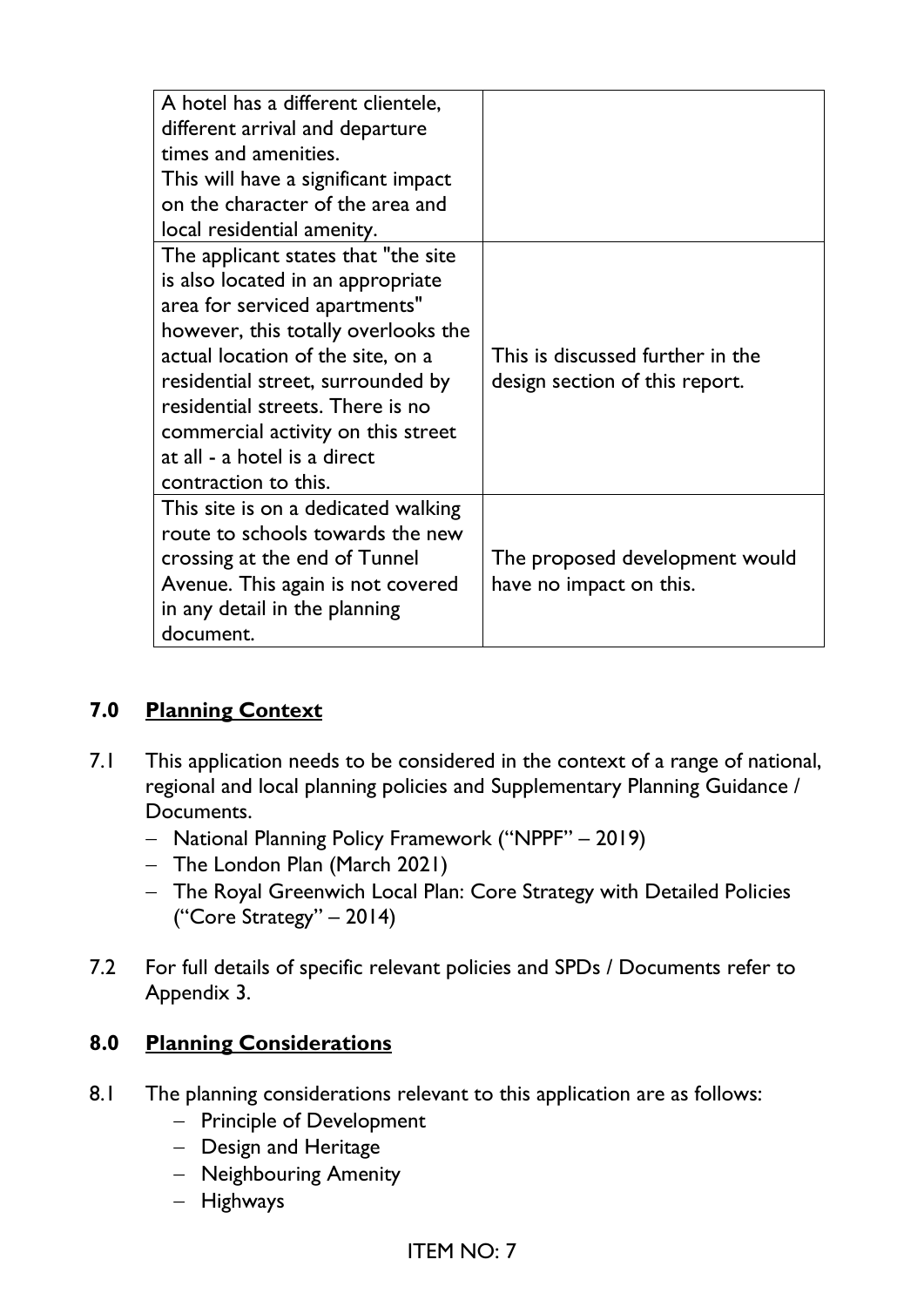- − Sustainability
- − Refuse
- − Secure by Design
- − S106 Legal Agreement

# **9.0 Principle of Development**

- 9.1 Planning permission was granted in July 2019 for the construction of a 61-unit student accommodation. Construction on the building is nearing completion. The supporting documents submitted outline that due to the impact of the COVID-19 pandemic, and government guidance and legislation which has seen higher education move online, the consented development as purposebuilt student accommodations risks lying vacant until such a time when the relevant restrictions have been lifted.
- 9.2 The proposed temporary change of use for up to 2 years as serviced apartments seeks to avoid this, while ensuring that the original and intended use of the site as student accommodation can be re-established as soon as reasonably practical. It is considered to represent a resilient response to the pandemic which would ensure maximum output from the site.
- 9.3 Paragraph 38 of the NPPF states that local planning authorities should approach decisions on proposed development in a positive and creative way. This involves working proactively with applicants to secure developments that will improve the economic, social and environmental conditions of the area. Decision-makers at every level should seek to approve applications for sustainable development where possible.
- 9.4 Officers also have regard to Policy E10 of the London Plan which seeks to strengthen the visitor economy and supporting infrastructure and Policy EA5 of the Core Strategy which supports developments which would serve to increase the number of visitors staying overnight in the borough by encouraging the development of hotels. Whilst at the current national lockdown limits the number of visitors the Royal Borough hosts, as restrictions begin to be eased the number of visitors will inevitably begin to increase, with hotel uses such as that proposed promoting them to stay longer. It is noted that the ground floor of the development has been altered to ensure it would be Covid safe.
- 9.5 It is noted that Policy EA5 states that such uses are particularly sought in town centres and the waterfront area. In this instance the application site is not directly located within such an area, however, it is in close proximity to both Greenwich Peninsula and Greenwich Town Centre.

# ITEM NO: 7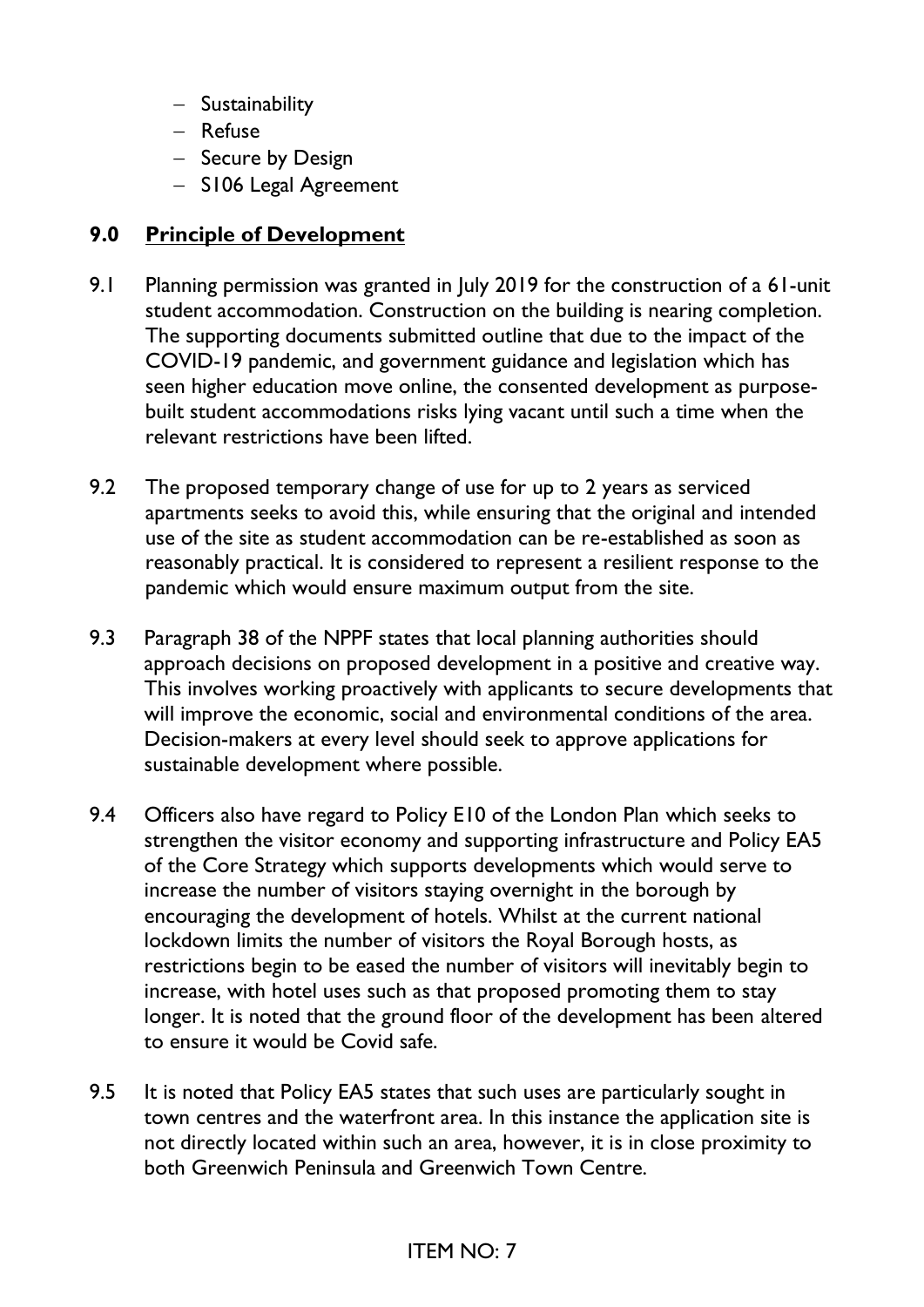- 9.6 Comments have been received by the Greenwich Society in which they suggested that the change of use be limited to the academic year 2021-22. This was put to the applicant, who asserted that they did not consider this reasonable given the pandemic and the level of uncertainty which still persists. They also highlighted that their predominate market for this accommodation is overseas students (which was a large part of the market), and whilst they are confident this will return, they are not confident this will necessarily happen by the end of the 2021-22 academic year for the following reasons:
	- Vaccine rollouts programmes and their effectiveness in different countries is uncertain;
	- Possibility of variants which may be immune to current vaccines;
	- Home Office Visa Delays and uncertainty on whether a vaccine passport will be required;
	- Airline industry has been badly impacted by the impact and this is likely to see costs increase to get to UK; and
	- Unclear how many students will opt for solely online offering until pandemic is truly over.
- 9.7 Finally, they asserted that the certainty from student lets and associated financial return is far greater as purpose-built student accommodation opposed to the maximum three months stay permitted under the proposed serviced let apartments. The temporary C1 use is therefore just to generate some rental revenue in the intervening period, which will help them survive and make use of a brand-new building. Officers are minded to agree with this and note that this is far more preferable than having the building vacant and contributing nothing to the local economy.
- 9.8 On this basis no objections are raised to the proposed temporary change of use, subject to the acceptability of remaining planning considerations.

## **10.0 Design and Heritage**

- 10.1 Policy DH1 of the Core Strategy and Policy D4 of the London Plan require that all new development be of a high standard of design and should respect the character and appearance of the surrounding area in terms of the scale, bulk, massing, layout, including landscaping and the use of materials.
- 10.2 Policy DH3 also seeks to protect and enhance the borough's heritage assets, including listed buildings.
- 10.3 No external changes are proposed to the external appearance of the previously approved building which consists of a part 3, part 4 storey building with a mixed materials palette of brick, render and aluminium cladding. The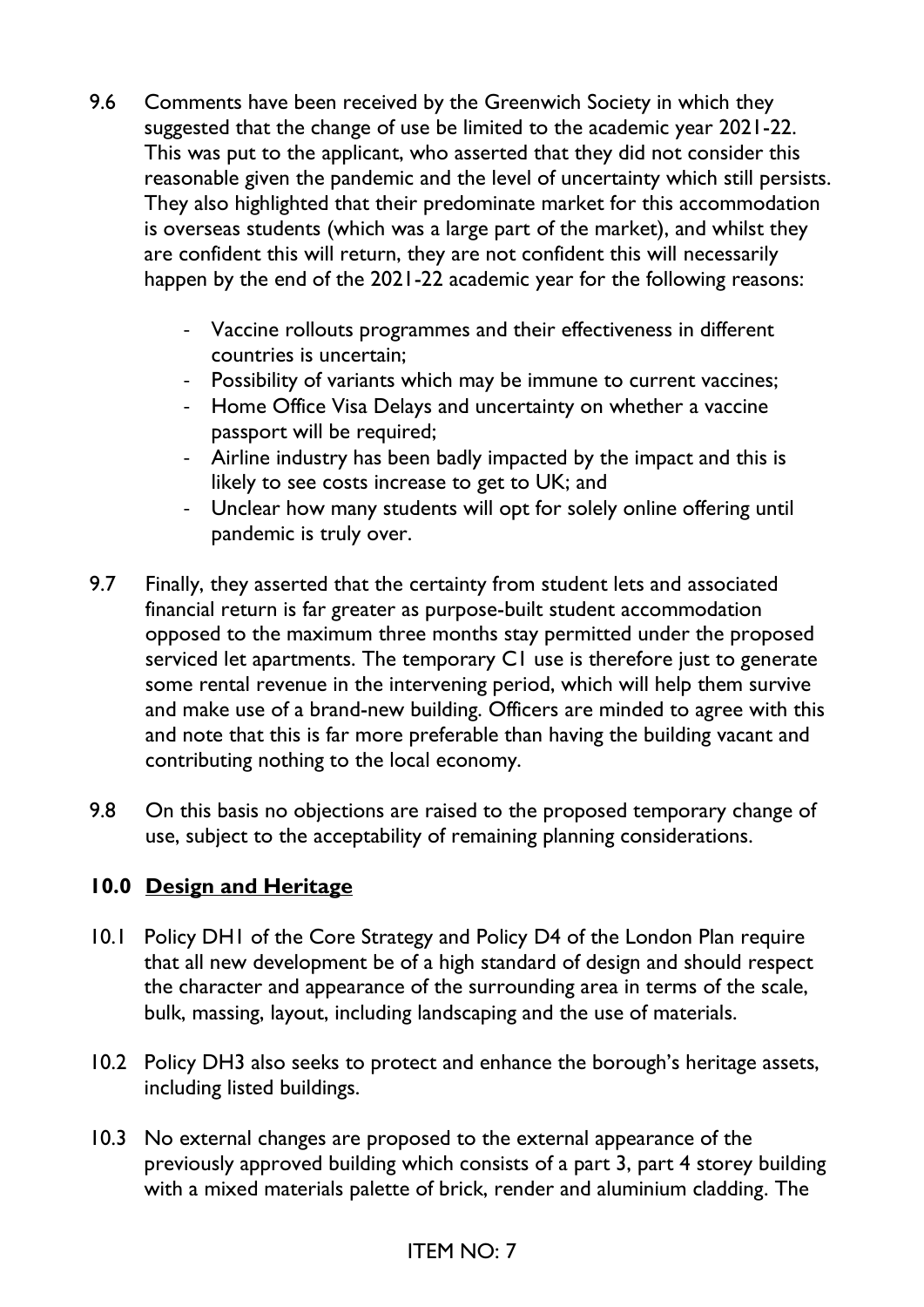previous development was considered acceptable with regards to impact on the streetscene and neighbouring listed buildings, and whilst the new London Plan has since been adopted, there have been no material changes to the objectives of design related policies. No objection is therefore raised to the proposed design of the building.

10.4 Objections have been received which outline concerns that the proposed use would be out of keeping with the residential character of the area. To this end, Policy DH1 does state that developments must take account of patterns of activity, movement and circulation. However, given no increases are proposed to the number of rooms, the proposed use would see the same number of people using the development as previously approved. On this basis is it considered that the proposed use as serviced apartments is likely to result in the same or similar levels of comings and goings as the originally approved student accommodation. Furthermore, it is noted that a short distance to the west of the site is the Angerstein hotel. The site is also in reasonably close proximity to both Greenwich town centre and The O2 on Greenwich Peninsula, both of which attract a large number of visitors to the borough. As such it is not considered that the proposed use would be out of character with the existing surrounding area.

## **11.0 Neighbouring amenity**

- 11.1 Royal Greenwich Local Plan; Core Strategy with Detailed Policy (2014) Policy DH(b) states that developments will only be permitted where it can be demonstrated that the proposal does not cause an unacceptable loss of amenity to adjacent occupiers by reducing the amount of daylight, sunlight or privacy they enjoy or result in an un-neighbourly sense of enclosure.
- 11.2 Similarly, Core Strategy Policy E(a) outlines that Planning permission will not normally be granted where a proposed development or change of use would generally have a significant adverse effect on the amenities of adjacent occupiers or uses, and especially where proposals would be likely to result in the unacceptable emission of noise.
- 11.3 The proposed change of use would see no major alterations to the external appearance or size of the consented building. As such the development would not cause any loss of amenity to adjacent occupiers by reducing the amount of daylight, sunlight or privacy they enjoy or result in an un-neighbourly sense of enclosure.
- 11.4 In regard to noise and disturbance, the proposed development would not see any increase in the number of rooms/occupiers. As such, it is considered unlikely that the proposal would result in any significant increase in noise from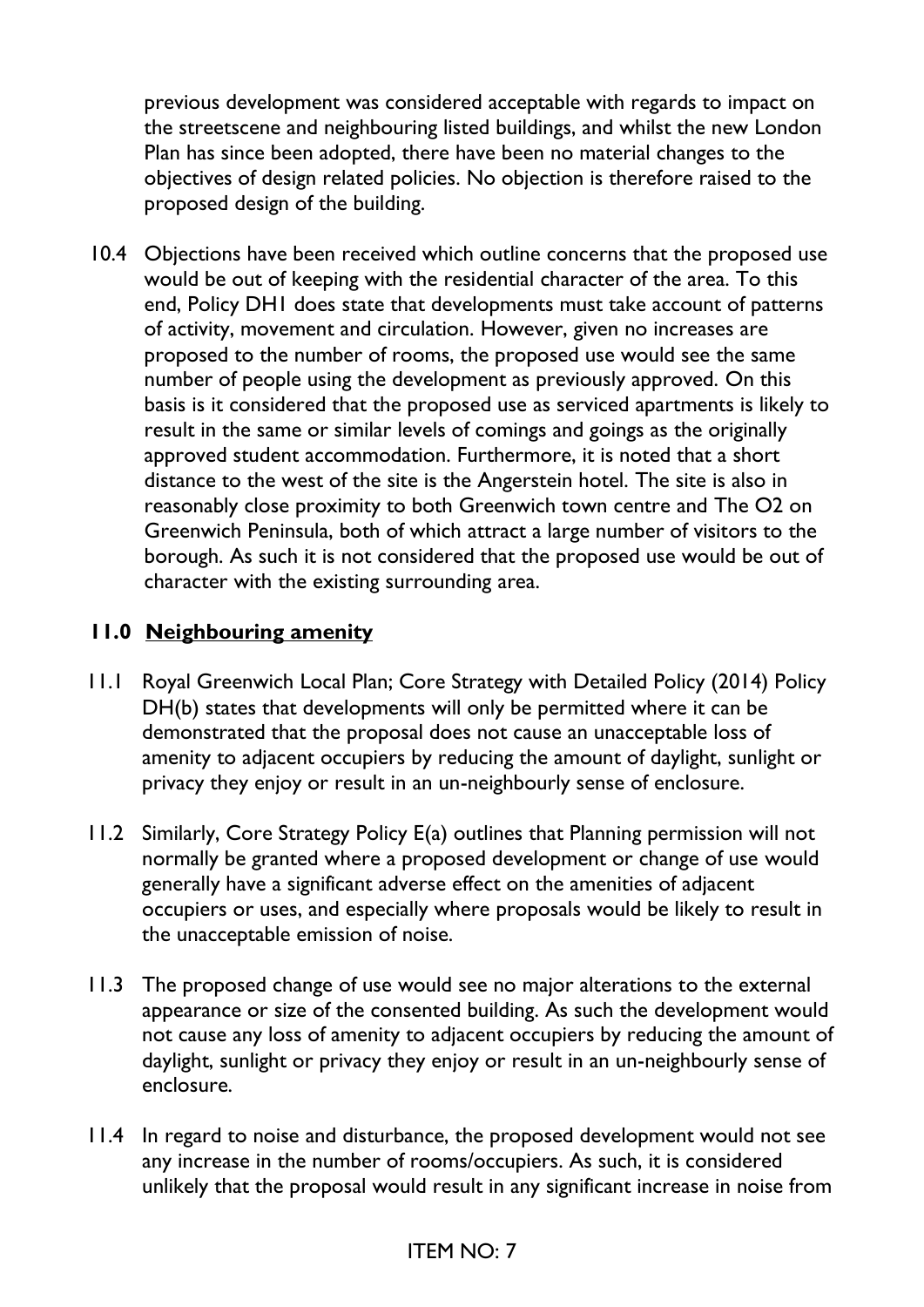associated comings and goings from the site in comparison to the consented scheme.

11.5 Overall, the development is considered to have an acceptable impact on neighbouring amenity and therefore complies with Policies DH(b) and E(a) of the Core Strategy.

# **12.0 Highways**

- 12.1 London Plan Policy T4 states that the cumulative impacts of development on public transport and the road network capacity including walking and cycling, as well as associated effects on public health, should be taken into account and mitigated. It also states that development proposals should not increase road danger.
- 12.2 Policy T6.4 of the London Plan sets out parking restrictions for Hotel and leisure uses, stating that for locations of PTAL 4-6, any on-site provision should be limited to operational needs, disabled persons parking and parking required for taxis, coaches and deliveries or servicing.
- 12.3 The current proposal would maintain two accessible parking spaces on site, which is considered acceptable given the above.
- 12.4 The applicant asserts that as future guests will only stay at the site for short periods, they would not be eligible for parking permits. However, given guests can stay up to 90 days, in order to ensure that no permits are issued incorrectly the Road Traffic Order in place at the site will need to be updated, which has a financial cost associated in doing so. As such, it is recommended that the development is secured as car free through a S106 legal agreement. Officers also note that this is a requirement of the original permission for student housing.
- 12.5 Paragraph 10.4.3 of the London Plan also states that the use of travel plans can help reduce negative impacts and bring about positive travel outcomes. Officers consider that the proposed development would benefit from a travel plan, which would be utilised to ensure guests and employees travel to and from the site in sustainable ways.
- 12.6 No details have been provided in respect of deliveries or servicing the development. Officers therefore consider it appropriate to condition a delivery and servicing management plan be provided to ensure the development would have an acceptable impact on the local highway.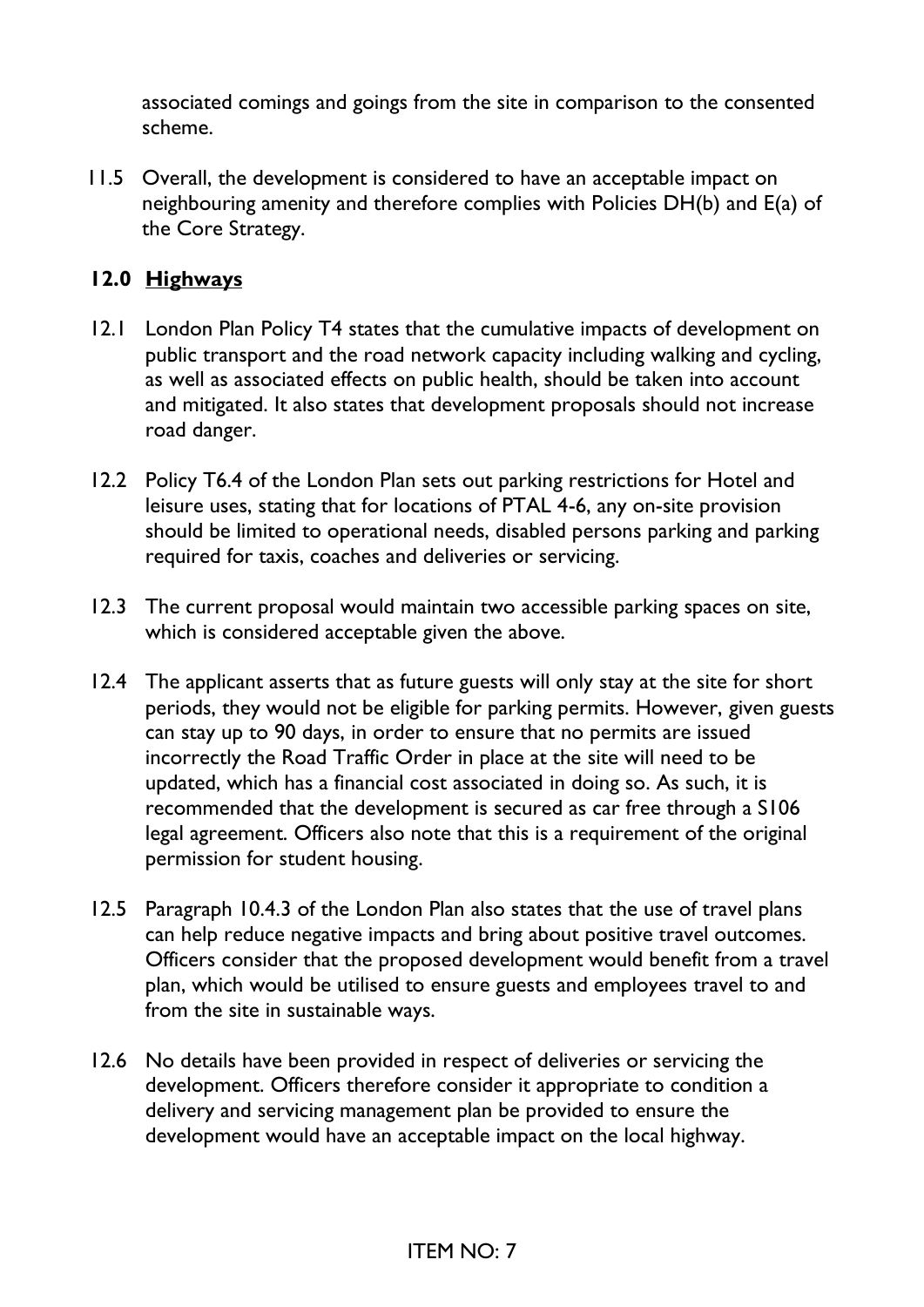12.7 Policy T5 of the London Plan sets out cycle parking standards. As a C1 Use, the development would be required to provide 1 long-stay space per 20 bedrooms and 1 short-stay scape per 50 bedrooms. That equates to 4 spaces total for this development. A cycle store is shown on the submitted plans and whilst this is large enough to host the required cycle spaces, full details will nevertheless be secured by condition to ensure cycle provision is acceptable and secure.

# **13.0 Sustainability**

- 13.1 Policy SI 12 of the London Plan sets out that Major developments should be net zero-carbon, with a minimum on-site reduction of at least 35 per cent beyond Building Regulations.
- 13.2 The development has been built to comply to relevant standards, in line with the approved Energy Strategy (May 2020) submitted as part of conditions 25 and 11 under planning application with reference 19/4060/SD. The Council's Sustainability Officer has therefore advised that there are no more measures that could be incorporated to comply with Building Regulations Part L1B. They also noted that, given the short timeframe for which the use is proposed, it would not be worthwhile pursuing any carbon shortfall through a carbon offsetting contribution, as it is unlikely that this would pay for any meaningful energy efficiency measures elsewhere in the borough. However, it was outlined that if the applicant were to seek to extend the C1 Use in the future the development would have to demonstrate compliance with the zero-carbon target over Building Regulations Part L1A 2013 and address any carbon shortfall through a carbon offsetting contribution to the Council's Carbon Offset Fund. An informative will be added to the decision notice to make the applicant aware of this.

# **14.0 Refuse**

- 14.1 Policy DH1 of the Core strategy outlines that all developments are expected to demonstrate on-site waste management including evidence of waste reduction, use of recycled materials and dedicated recyclable waste storage space.
- 14.2 The Council's Street Services team were consulted and raised no objection to the proposal. They did however request that the electrical and textiles bins are replaced with an extra refuse and recycling bin. The applicant was informed and updated the plans accordingly.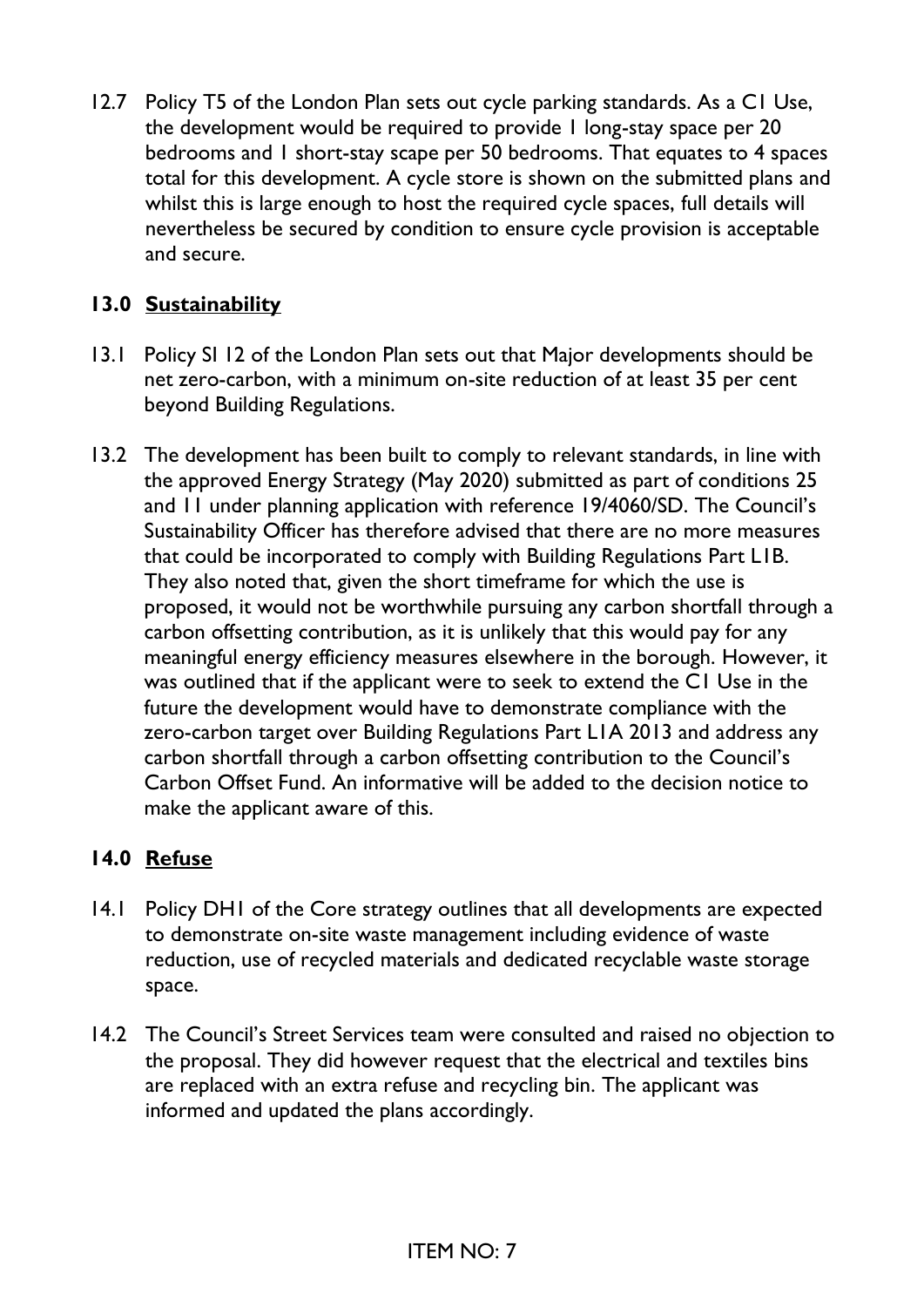## **15.0 Flood Risk**

- 15.1 Policy SI 2 of the London Plan states that development proposals should ensure that flood risk is minimised and mitigated, and that residual risk is addressed. This is supported by Core Strategy Policy E2.
- 15.2 It is noted that flooding and drainage issues were conditioned as part of the previous permission (18/2899/F), with the details of a final drainage strategy conditioned and approved under 19/4349/SD. The applicant has confirmed that the approved details have been installed on site, and as such it is considered that drainage arrangements are acceptable and thus no further conditions are required. All ground floor areas of the current submission and non-habitable spaces.

## **16.0 Secure by Design**

- 16.1 Policy D3 of the London Plan states that developments should achieve safe and secure environments. This is further emphasised in Policy D11, which states that boroughs should work in partnership with the Metropolitan Police Service 'Design Out Crime' team to maintain a safe and secure environment and reduce the fear of crime. Policy DH1 of the Core Strategy also outlines that developments should contribute to a safe and secure environment for users and the public.
- 16.2 A Secure by Design (SBD) strategy has been submitted in support of the current application, with Officers noting the document was approved as part of a condition of the previous permission (ref. 19/4349/SD). However, during the course of the current application the SBD Officer at the Metropolitan Police has highlighted that the wrong doors were installed to each of the residential rooms in the development meaning that the certification cannot be awarded for the student accommodation use.
- 16.3 Notwithstanding the above, the SBD Officer has outlined that the development would pass SBD as a C1 Use, as there would be a lower expected level of security within individual rooms for a hotel. This is primarily due to guests being aware that the rooms are accessed by staff on a regular basis for cleaning purposes. It was therefore agreed that the SBD condition be reapplied to the current permission, which can then be discharged when the certification is awarded. The applicant will then have up to two years to remedy the issue of the internal doors and discharge the SBD condition on the original permission, which will be required before implementing the student accommodation use.